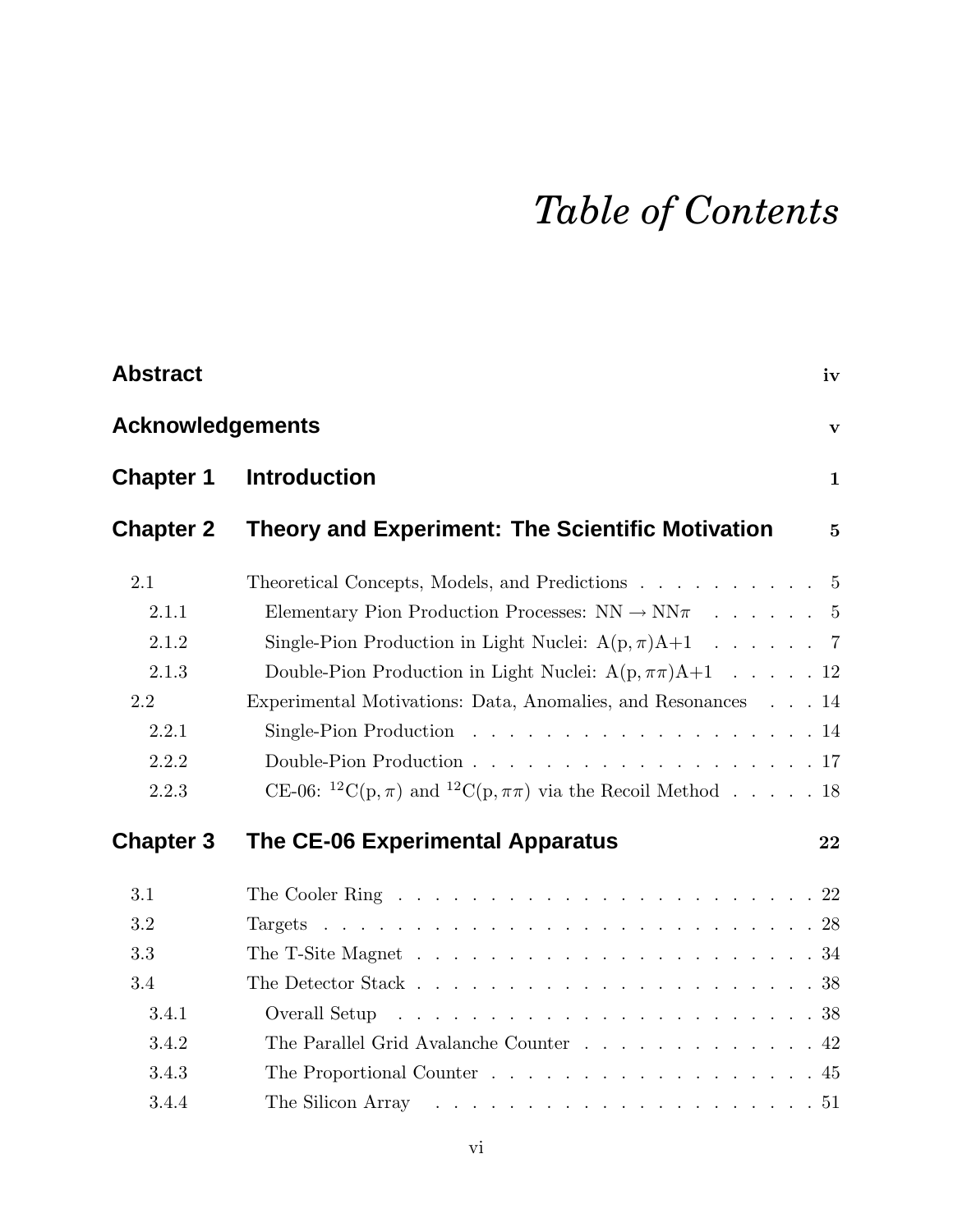| 3.4.5            | The Luminosity Monitor 60                                                              |     |
|------------------|----------------------------------------------------------------------------------------|-----|
| 3.5              | Electronics                                                                            |     |
| <b>Chapter 4</b> | <b>Data Analysis and Results</b>                                                       | 65  |
| 4.1              | The Analysis Method: An Overview 65                                                    |     |
| 4.2              | Calibration of the Detector Stack 70                                                   |     |
| 4.2.1            | Silicon Energy Measurement 70                                                          |     |
| 4.2.2            | The PC Calibration $\ldots \ldots \ldots \ldots \ldots \ldots \ldots \ldots \ldots 72$ |     |
| 4.2.3            | The PGAC and Si Position Calibration 74                                                |     |
| 4.2.4            | The Absolute Timing Calibration $\ldots$ 77                                            |     |
| 4.3              |                                                                                        |     |
| 4.3.1            |                                                                                        |     |
| 4.3.2            | Nuclear Mass $(M)$ and Atomic Charge $(Q)$ 81                                          |     |
| 4.3.3            | Reaction Parameters: Momentum $(p)$ and Angle $(\theta, \phi)$ 87                      |     |
| 4.4              | Second-Level Analysis: $L_{int}$ and $d\sigma/d\Omega$ 92                              |     |
| 4.4.1            | Multiple Scattering Effects 92                                                         |     |
| 4.4.2            |                                                                                        |     |
| 4.4.3            | Determination of the Luminosity $\ldots$ 97                                            |     |
| 4.5              |                                                                                        | 100 |
| 4.5.1            | Single-Pion Production at $E_p = 166 \text{ MeV}$                                      | 100 |
| 4.5.2            | Single-Pion Production at 294 and 330 MeV $\ldots$                                     | 103 |
| 4.5.3            | Double-Pion Production at $E_p = 330 \text{ MeV}$                                      | 106 |
| <b>Chapter 5</b> | <b>Conclusion</b>                                                                      | 109 |
|                  | <b>Appendix A: Gas Detector Operation</b>                                              | 112 |
| A.1              |                                                                                        | 112 |
| A.2              |                                                                                        | 117 |
|                  | <b>Appendix B: Semiconductor Detectors</b>                                             | 119 |
| B.1              |                                                                                        | 119 |
| B.2              | Passivated, Ion-Implanted Silicon Detectors                                            | 123 |
|                  |                                                                                        |     |